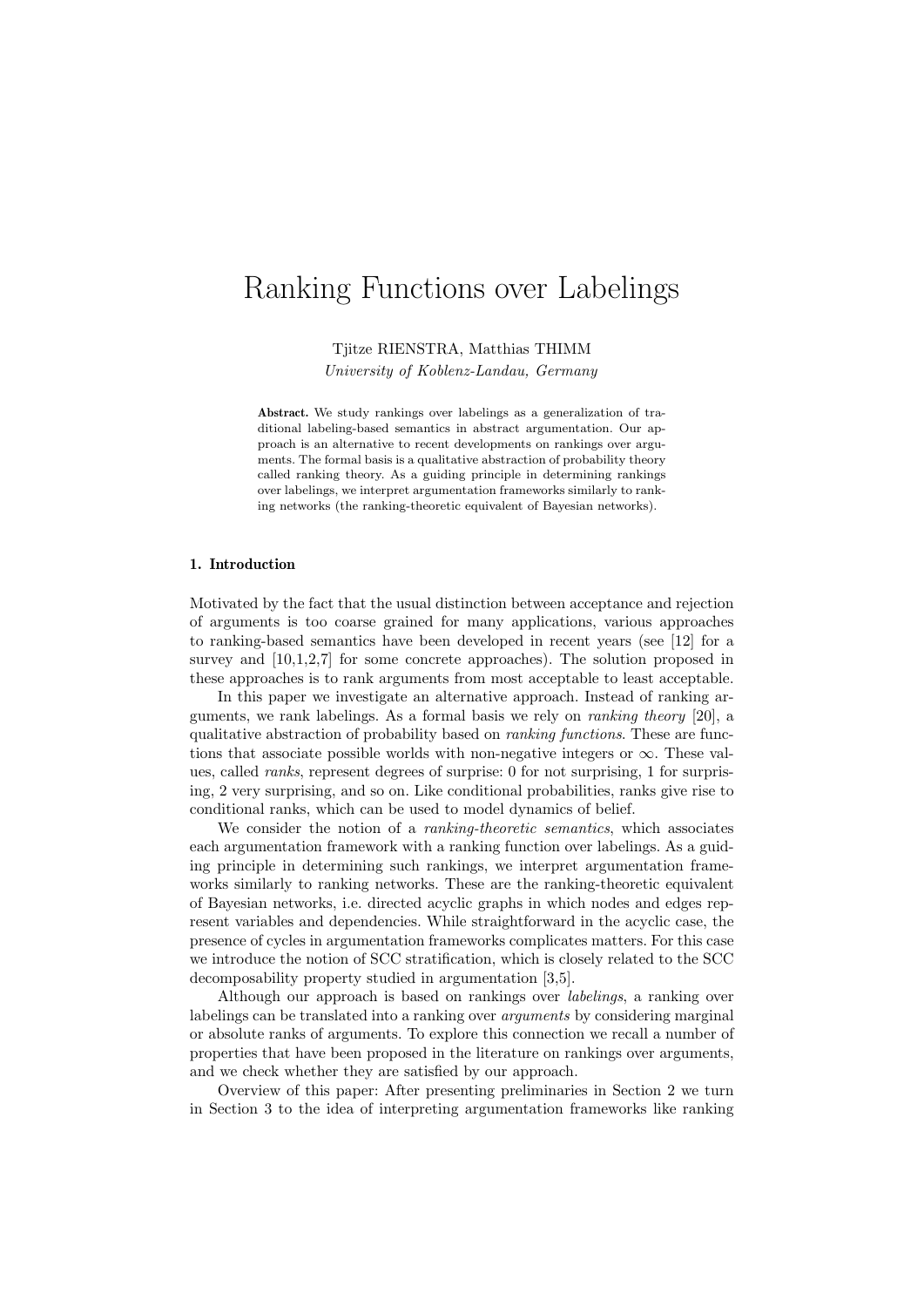networks, leading to the definition of SCC stratification. We then present in Section 4 a general scheme to define a ranking-theoretic semantics on the basis of a labeling-based semantics. In Section 5 we determine the conditions under which this scheme satisfies SCC stratification. In Section 6 we make a comparison with rankings over arguments. We discuss related work in Section 7 and conclude in Section 8.

# 2. Preliminaries

In this section we present the necessary basics of abstract argumentation and ranking theory. We start with a some graph-theoretical notions that we use.

**Definition 1.** A *directed graph* is an ordered pair  $G = (V, \rightarrow)$  where V is a set of vertices and  $\rightarrow \subseteq V \times V$  a set of edges. We write  $x \rightarrow y$  whenever  $(x, y) \in \rightarrow$ .

**Definition 2.** Let  $G = (V, \rightarrow)$  be a directed graph, let  $x \in V$  and  $B \subseteq V$ .

- x is a parent of y iff  $x \to y$ . We denote by  $Pa_G(x)$  the set of parents of x.
- $x$  is a *source vertex* iff it has no parent. B is a *source set* iff all its members are source vertices.
- x is a *descendant* of y iff  $x = y$  or there is a directed path from y to x.
- x is a descendant of B iff x is a descendant of some  $y \in B$ . The descendants of B are denoted by  $D_G(B)$ . We also write  $D_G(x)$  instead of  $D_G({x}).$
- $x$  is non-descendant of  $B$  iff  $x$  is not a descendant of  $B$ . The non-descendants of B are denoted by  $ND_G(B)$ . We also write  $ND_G(x)$  instead of  $ND_G({x})$ .
- x is an *outparent* of B iff x is a parent of some  $y \in B$  and  $x \notin B$ . The set of outparents of B is denoted by  $OP_G(B)$ .
- The *context* of B is the set  $B \cup OP_G(B)$  and is denoted by  $C_G(B)$ .
- The restriction of G to B is a new directed graph  $(B, \to \cap B \times B)$  and is denoted by  $G \downarrow B$ .
- The set of  $SCCs$  (strongly connected components) of G, denoted  $SCC(G)$ , contains all equivalence classes induced by the path equivalence relation  $\sim_G$ defined by  $x \sim_G y$  iff x and y are each others descendants.

## 2.1. Abstract Argumentation

The basic notion in abstract argumentation is an argumentation framework [14].

**Definition 3.** An argumentation framework (AF) is a directed graph  $F = (A, \leadsto)$ whose vertices are called *arguments* and whose edges are called *attacks*.

We restrict our attention in this paper to AFs with finite sets of arguments. A semantics determines, given an AF, rational points of view on which arguments can be accepted. In this paper we rely on the three-valued labeling-based definition of a semantics [9], where a *labeling* maps each argument to a label **I** (in or  $accepted)$  **O** (*out* or *rejected*) or **U** (undecided).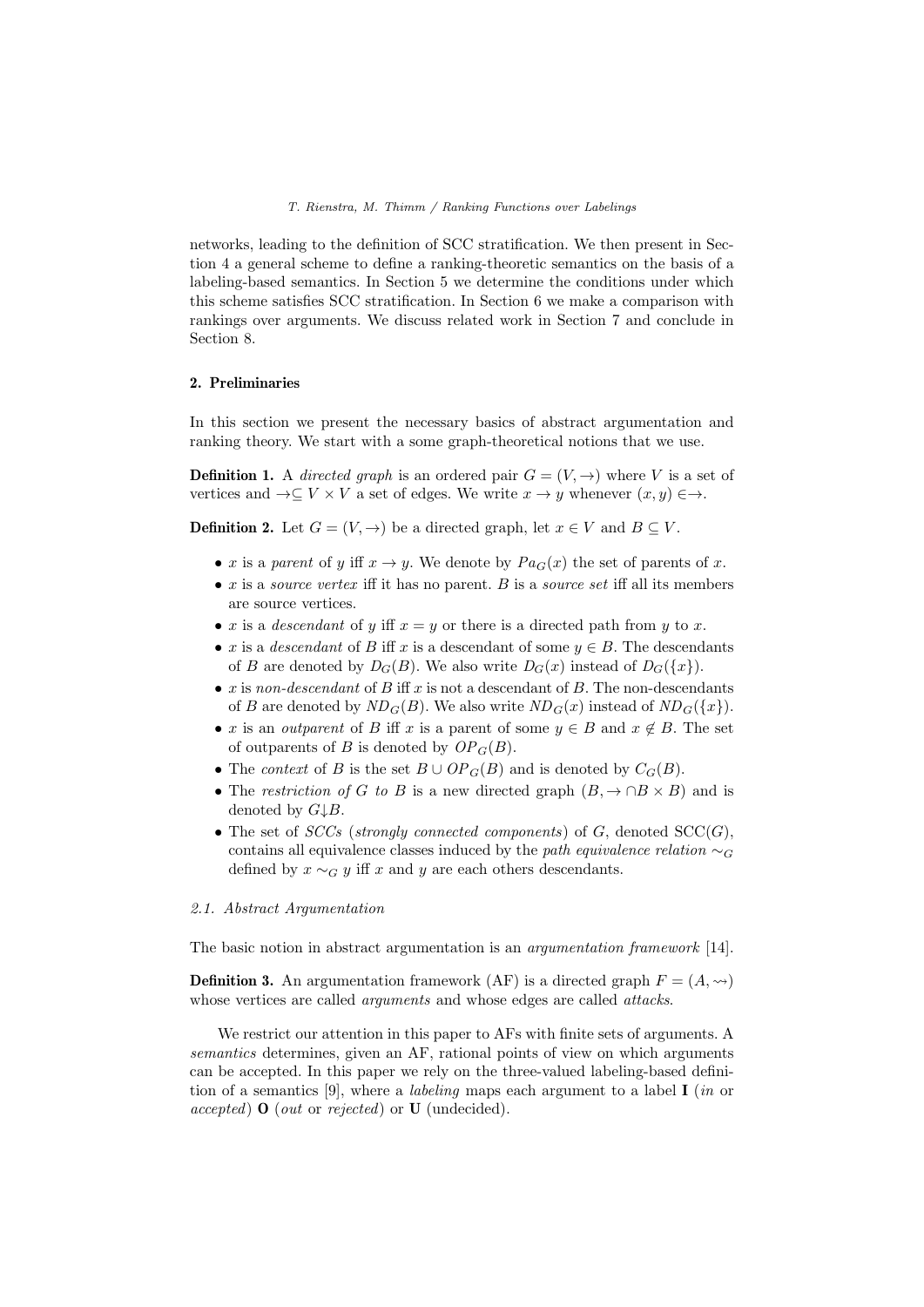**Definition 4.** A *labeling* of a set A is a function  $\mathbf{L}: A \to \{\mathbf{I}, \mathbf{0}, \mathbf{U}\}\)$ . We denote by  $\mathcal{L}(A)$ —or, if  $F = (A, \rightsquigarrow)$ , by  $\mathcal{L}(F)$ —the set of labelings of A. Given a labeling **L** of A and set  $B \subseteq A$  we denote by  $L \downarrow B$  the restriction of L to B. We denote by  $I(L)$  (resp.  $O(L)$ ,  $U(L)$ ) the set of arguments labeled I (resp.  $O, U$ ) by L.

The semantics we consider in this paper are based on complete labelings [9].

**Definition 5.** Let  $F = (A, \leadsto)$  be an AF. A labeling  $\mathbf{L} \in \mathcal{L}(F)$  is a complete labeling of F iff, for all  $x \in A$ :

- 1. If  $\forall y \in Pa_F(x)$ ,  $\mathbf{L}(y) = \mathbf{0}$ , then  $\mathbf{L}(x) = \mathbf{I}$ .
- 2. If  $\exists y \in Pa_F(x)$  s.t.  $\mathbf{L}(y) = \mathbf{I}$ , then  $\mathbf{L}(x) = \mathbf{0}$ .
- 3. If  $\forall y \in Pa_F(x)$ ,  $\mathbf{L}(y) \neq \mathbf{I}$  and  $\exists y \in Pa_F(x)$  s.t.  $\mathbf{L}(y) = \mathbf{U}$ , then  $\mathbf{L}(x) = \mathbf{U}$ .

A semantics  $\sigma$  maps each AF F to a set  $\mathcal{L}_{\sigma}(F) \subseteq \mathcal{L}(F)$ . Besides the complete semantics we consider the *preferred, grounded* and *semi-stable* semantics, which yield, respectively, the I-maximal, I-minimal and U-minimal complete labelings.

**Definition 6.** A semantics  $\sigma$  associates each AF  $F = (A, \leadsto)$  with a set  $\mathcal{L}_{\sigma}(F) \subseteq$  $\mathcal{L}(A)$  of labelings. The co (complete), pr (preferred), gr (grounded) and ss (semistable) semantics are defined by

$$
\mathcal{L}_{\mathbf{co}}(F) = \{ \mathbf{L} \in \mathcal{L}(F) \mid \mathbf{L} \text{ is a complete labeling of } F \},
$$
  
\n
$$
\mathcal{L}_{\mathbf{pr}}(F) = \{ \mathbf{L} \in \mathcal{L}_{\mathbf{co}}(F) \mid \nexists \mathbf{L}' \in \mathcal{L}_{\mathbf{co}}(F) \text{ s.t. } \mathbf{I}(\mathbf{L}) \subset \mathbf{I}(\mathbf{L}') \},
$$
  
\n
$$
\mathcal{L}_{\mathbf{gr}}(F) = \{ \mathbf{L} \in \mathcal{L}_{\mathbf{co}}(F) \mid \nexists \mathbf{L}' \in \mathcal{L}_{\mathbf{co}}(F) \text{ s.t. } \mathbf{I}(\mathbf{L}) \supset \mathbf{I}(\mathbf{L}') \},
$$
  
\n
$$
\mathcal{L}_{\mathbf{ss}}(F) = \{ \mathbf{L} \in \mathcal{L}_{\mathbf{co}}(F) \mid \nexists \mathbf{L}' \in \mathcal{L}_{\mathbf{co}}(F) \text{ s.t. } \mathbf{U}(\mathbf{L}) \supset \mathbf{U}(\mathbf{L}') \}.
$$

Under all these semantics, the existence of at least one labeling is guaranteed (in the finite case). We omit the stable semantics to avoid technical difficulties due to the possible non-existence of a labeling. The grounded labeling is unique.

## 2.2. Ranking Theory

Ranking theory is a qualitative abstraction of probability theory in which events receive ranks [16,20]. A rank is a non-negative integer or  $\infty$  and can be understood as a degree of surprise: 0 for not surprising, 1 for surprising, 2 for very surprising, and so on, and  $\infty$  for impossible. The central notion in ranking theory is a *ranking* function (also known as an ordinal conditional function or kappa function).

**Definition 7.** A ranking function over a set  $\Omega$  is a function  $\kappa : \Omega \to \mathbb{N} \cup \{\infty\}$ such that  $\kappa(w) = 0$  for at least one  $w \in \Omega$ . A ranking function  $\kappa$  is extended to a function over propositions or events (i.e., subsets of  $\Omega$ ) by defining  $\kappa(X) = \infty$  if  $X = \emptyset$ , and  $\kappa(X) = min(\{\kappa(w) \mid w \in X\})$ , otherwise.

Like probabilities ranks give rise to *conditional ranks*. These are ranks of events given that we learn that some other event occurred. Like [16] we define any rank conditional on an impossible event to be  $\infty$ .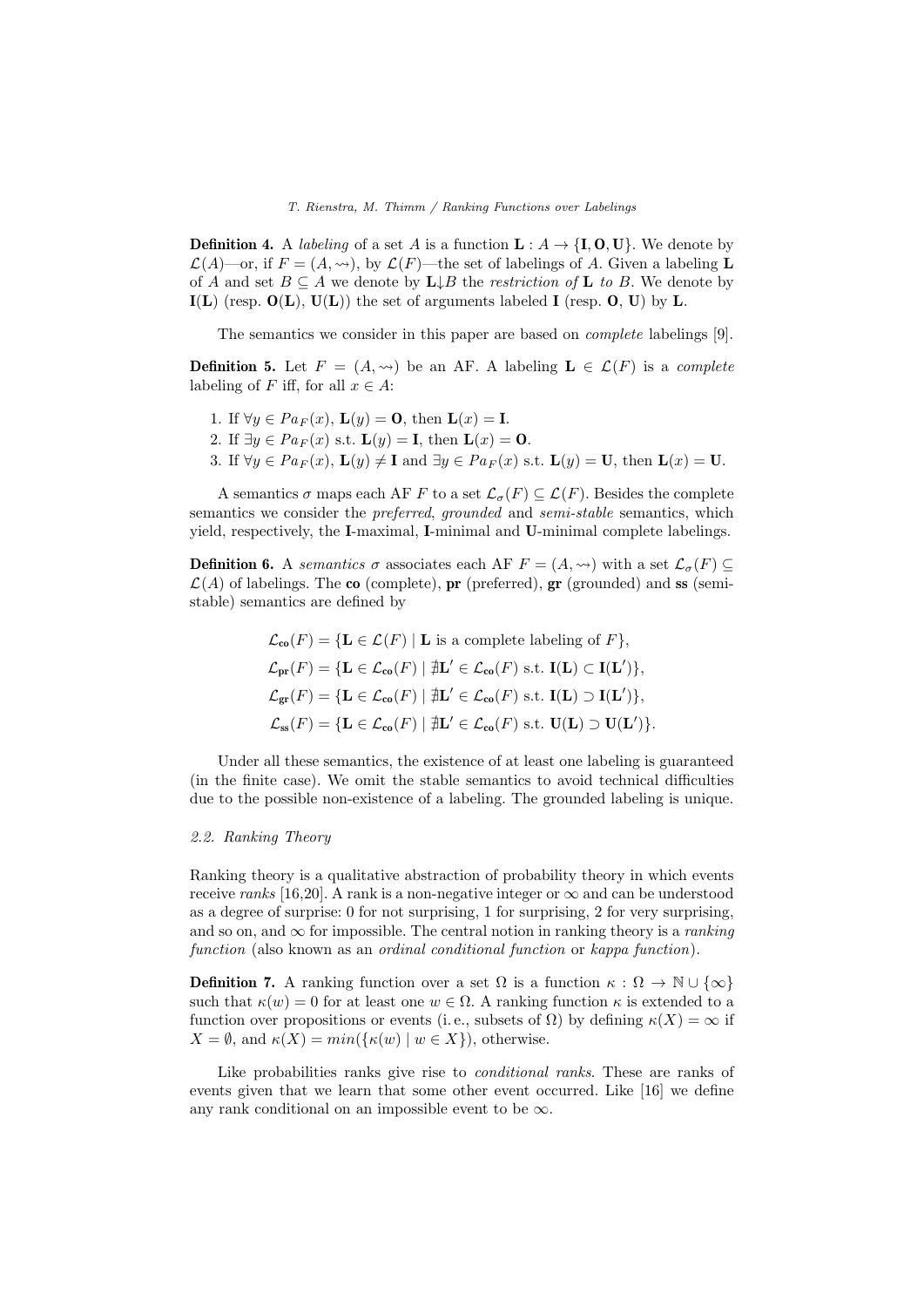**Definition 8.** Let  $\kappa$  be a ranking function over  $\Omega$  and let  $X, Y \subseteq \Omega$ . We define the rank of X conditional on Y, denoted  $\kappa(X | Y)$ , by  $\kappa(X | Y) = \kappa(X \cap Y) - \kappa(Y)$ if  $\kappa(Y) < \infty$ , and  $\kappa(X | Y) = \infty$ , otherwise.

A ranking function  $\kappa$  induces beliefs using the principle that X is believed iff the complement  $\overline{X} = \Omega \setminus X$  is surprising (i.e.  $\kappa(\overline{X}) > 0$ ). Similarly, X is believed conditional on Y iff  $\kappa(\overline{X} | Y) > 0$ .

#### 2.3. Ranking Networks

A ranking network (also known as an OCF-network) is the ranking-theoretic analogue of a Bayesian network [16]. Like a Bayesian network, a ranking network is a directed acyclic graph (DAG) that encodes conditional independence relationships among variables and can be used to compactly represent a ranking function.

To define it, we assume that  $\Omega$  is determined by a set of variables. This requires some notation. Let  $\mathcal X$  be a finite set of variables. For simplicity we assume each variable to have the same domain  $Dom(X)$ . A valuation of a set  $B \subseteq X$ is a function V from B to Dom(X). We say that  $\Omega$  is determined by X iff  $\Omega$ consists of all valuations of X. If V is a valuation of B and  $B' \subseteq B$ , we denote by  $V \downarrow B'$  the restriction of V to B'. If  $x \in \mathcal{X}$  and  $v \in Dom(\mathcal{X})$ , we denote by  $x =_{\Omega} v$  the set  $\{V \in \Omega \mid V(x) = v\}$  (i.e., the event that x equals v), omitting the subscript  $\Omega$  if clear from context. Similarly,  $x \neq_{\Omega} v$  denotes the event that x does not equal v. If  $V$  is a valuation of  $B$  we also denote (abusing notation) by V the set  $\bigcap_{x\in B}x = V(x)$ . A ranking network over X is a DAG  $G = (\mathcal{X}, \rightarrow)$ . A ranking function is said to be *stratified* w.r.t. G if it can be decomposed into the sum of conditional ranks corresponding to each variable given its parents [16]:

**Definition 9.** If  $\Omega$  is determined by the set X of variables then a ranking function κ over  $\Omega$  is *stratified* w.r.t. a ranking network  $G = (\mathcal{X}, \rightarrow)$  iff for all  $\mathbf{V} \in \Omega$ ,

$$
\kappa(\mathbf{V}) = \sum_{x \in \mathcal{X}} \kappa(x = \mathbf{V}(x) \mid \mathbf{V} \downarrow Pa_G(x)). \tag{1}
$$

Stratification w.r.t. a ranking network implies that each variable depends only on its parents or, more precisely, is independent of its non-descendants given its parents [16]. This independence condition resembles the probabilistic one [18].

**Proposition 1.** Let  $\Omega$  be determined by the set  $\mathcal X$  of variables and let  $\kappa$  be a ranking function over  $\Omega$ . If  $\kappa$  is stratified w.r.t. G then, for each  $x \in \mathcal{X}$  and  $v \in Dom(\mathcal{X})$ , and each valuation  $\boldsymbol{Pa}_x$  of  $Pa_G(x)$  and  $\boldsymbol{ND}_x$  of  $ND_G(x)$  that agree on the values assigned to  $Pa_G(x)^1$ , we have

$$
\kappa(x = v \mid \mathbf{ND}_x) = \kappa(x = v \mid \mathbf{Pa}_x) \text{ whenever } \kappa(\mathbf{ND}_x) < \infty.
$$

A conditional ranking table (CRT) plays the same role as a conditional probability table in the probabilistic setting [18]. Given a ranking function  $\kappa$  over a

<sup>&</sup>lt;sup>1</sup>Note that, because G is acyclic, we have  $Pa_G(x) \subseteq ND_G(x)$ .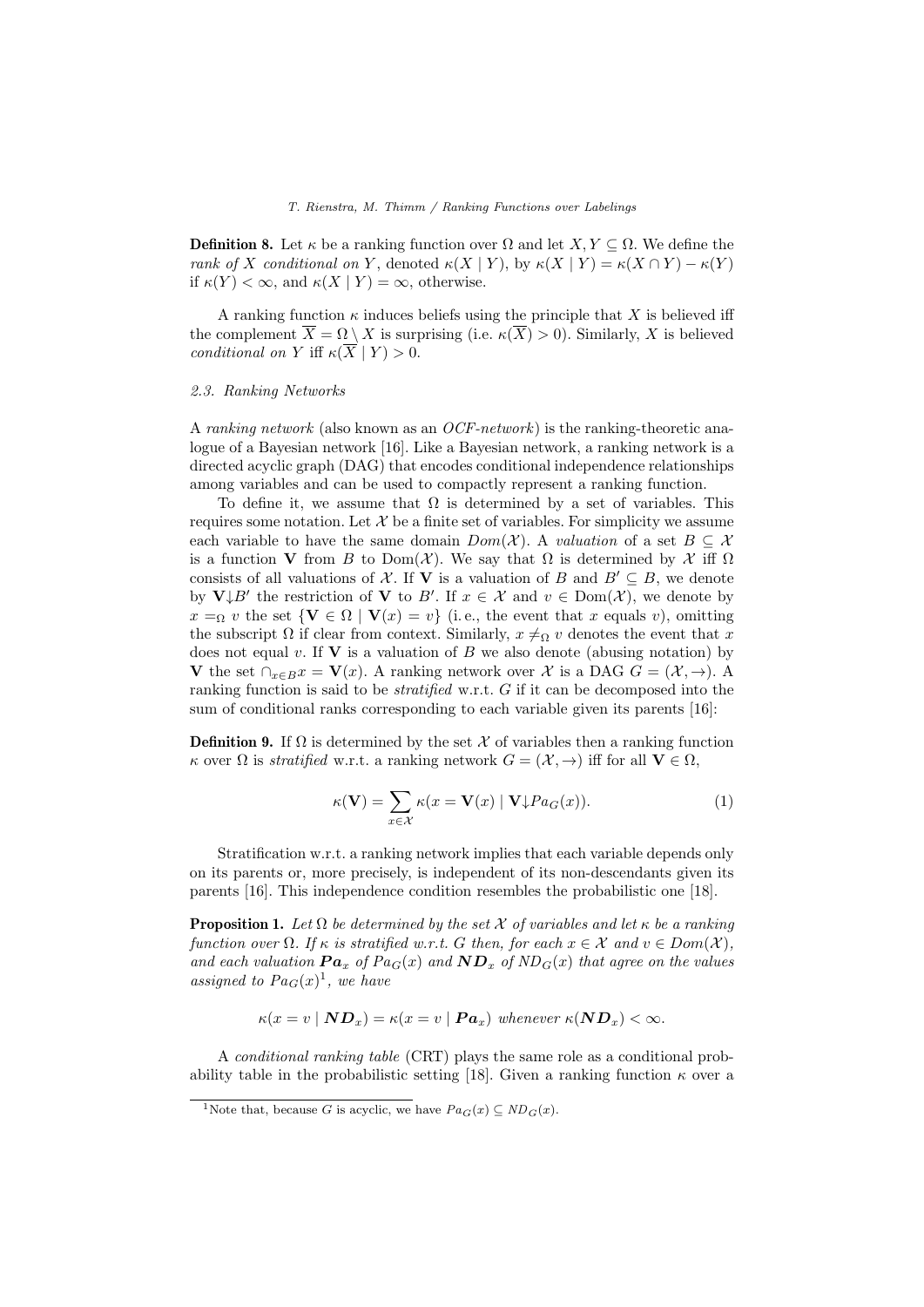set  $\Omega$  determined by variables  $\mathcal X$  with domain  $\{v_1, \ldots, v_n\}$ , a CRT for a variable  $x \in \mathcal{X}$  specifies, for each valuation  $\boldsymbol{Pa}_x$  of  $\boldsymbol{Pa}_G(x)$ , the conditional ranks

$$
\kappa(x = v_1 \mid \boldsymbol{Pa}_x), \ldots, \kappa(x = v_n \mid \boldsymbol{Pa}_x),
$$

such that at least one conditional rank per valuation  $\boldsymbol{Pa}_x$  is zero. If  $\kappa$  is stratified w.r.t. G and if we know the CRTs of all variables, then  $\kappa$  is uniquely determined, because for each  $V \in \Omega$  we can fill in the terms on the right-hand side of Eq. (1).

## 3. SCC stratification

Our aim is to generalize labeling-based semantics to ranking-theoretic semantics, which associate each AF with a ranking function over labelings. The idea is that the rank of a labeling represents its degree of surprise, and that external information about the status of an argument is processed via conditionalization.

In the next section we present a constructive definition of a family of rankingtheoretic semantics. Apart from a constructive definition, however, one may ask: which properties should such a semantics satisfy? Such properties (like principles studied in abstract argumentation [4]) can then be used to check whether a particular semantics behaves as desired.

In this section we propose one such property, called *SCC stratification*. We will argue that any reasonable ranking function over labelings of an AF should be SCC stratified and, hence, that any ranking-theoretic semantics should associate each AF F with a ranking function that is SCC stratified.

#### 3.1. Stratified Rankings over Labelings

We first limit our attention to acyclic AFs. A plausible requirement for a ranking function  $\kappa$  over the labelings of an acyclic AF F is that the status of each argument x is independent of the status of its nondescendants given the status of its parents. In other words, the status of an argument  $x$  depends only on the status of its attackers. We already know how to express this requirement formally:  $\kappa$  should be stratified w.r.t. F. That is, for each  $\mathbf{L} \in \mathcal{L}(F)$ ,

$$
\kappa(\mathbf{L}) = \sum_{x \in A} \kappa(x = \mathbf{L}(x) | \mathbf{L} \downarrow Pa_F(x)).
$$

This implies, via proposition 1, that the status of an argument is independent of the status of its nondescendants given the status of its parents.

We can now determine a ranking over labelings of  $F$  by filling in the CRTs for each argument. These CRTs determine how the status of each argument depends on the status of its attackers. Here we present a possible scheme to fill in these CRTs. Apart from serving as an example, we will later show that this particular scheme also makes sense formally.

**Definition 10.** Let  $F = (A, \leadsto)$  be an acyclic AF and let  $\kappa$  be a ranking function over  $\mathcal{L}(F)$ . We say that  $\kappa$  is *rank-complete* w.r.t. F iff, for each  $x \in A$  and each labeling  $\boldsymbol{Pa}_x$  of  $\boldsymbol{Pa}_F(x)$ ,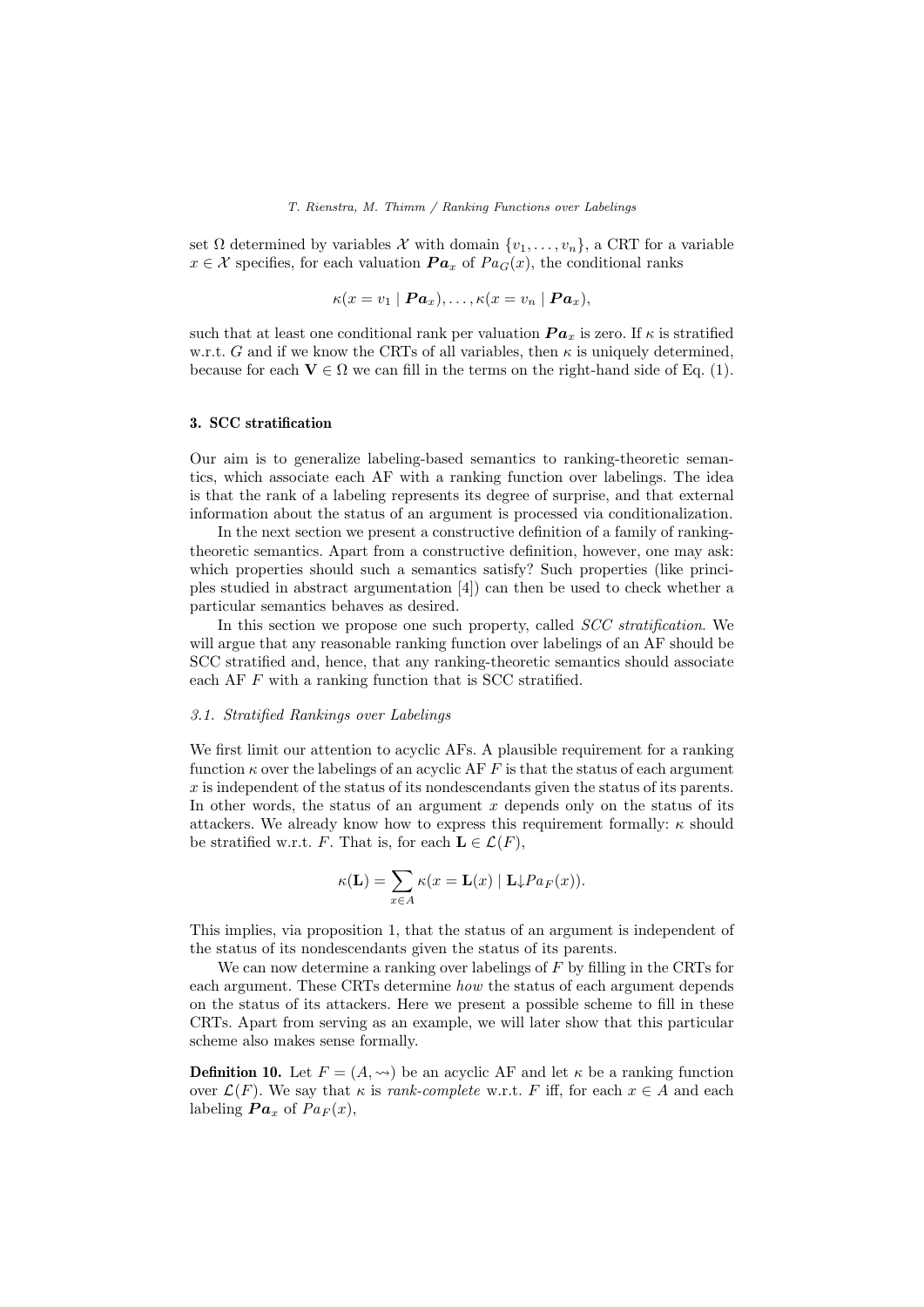(1) If for all  $y \in Pa_F(x)$ ,  $\boldsymbol{Pa}_x(y) = \mathbf{0}$ , then

 $\kappa(x = 0 | Pa_x) = 1,$   $\kappa(x = U | Pa_x) = \infty,$   $\kappa(x = I | Pa_x) = 0.$ 

(2) If for some  $y \in Pa_F(x)$ ,  $\boldsymbol{Pa}_x(y) = \mathbf{I}$ , then

$$
\kappa(x = \mathbf{0} | \mathbf{Pa}_x) = 0, \qquad \kappa(x = \mathbf{U} | \mathbf{Pa}_x) = \infty, \qquad \kappa(x = \mathbf{I} | \mathbf{Pa}_x) = \infty.
$$

(3) If for all  $y \in Pa_F(x)$ ,  $\boldsymbol{Pa}_x(y) \neq \mathbf{I}$  and for some  $y \in Pa_F(x)$ ,  $\boldsymbol{Pa}_x(y) = \mathbf{U}$ , then

$$
\kappa(x = 0 | Pa_x) = 1,
$$
  $\kappa(x = U | Pa_x) = 0,$   $\kappa(x = I | Pa_x) = \infty.$ 

This definition consists of three parts: (1) If we learn that all attackers of  $x$ are **O**, then x is normally **I**, surprisingly **O**, but never **U**; (2) If we learn that an attacker of x is I, then x is always  $\mathbf{O}$ ; (3) If we learn that no attacker of x is I but at least one is U, then x is normally U, surprisingly  $\mathbf{0}$ , but never I. These conditions mirror those of completeness (Def. 5) except that they leave open the surprising possibility that an argument is O while no attacker is I.

Stratification plus rank-completeness uniquely determines a ranking over labelings. Thus, together, they form a ranking-theoretic semantics, although only for acyclic AFs. This semantics generalizes the gr semantics in the following sense.

**Proposition 2.** Let  $F = (A, \leadsto)$  be an AF and let  $\kappa$  be a ranking function over  $\mathcal{L}(F)$ . If  $\kappa$  is stratified and rank-complete w.r.t. F then  $\kappa(L)$  = 0 iff  $\bf{L}$  is the grounded labeling of  $\bf{F}$ .

Ranking functions that are stratified and rank-complete encode a general principle that the rank of a labeling equals the number of violations that it contains (i. e., arguments being rejected while no attacker is accepted). Thus, (conditional) beliefs are based on the principle of minimizing such violations.



Figure 1.: An acyclic AF F

Table 1.: A ranking function over  $\mathcal{L}(F)$ 

**Example 1.** Let  $F$  be the AF shown in Figure 1. Table 1 shows the unique ranking  $\kappa$  over  $\mathcal{L}(F)$  that is stratified and rank-complete w.r.t. F (labelings with rank  $\infty$  are omitted). Note that only the grounded labeling  $L_1$  is ranked zero. We have, for example, that rejection of  $c$  and  $d$  leads to belief in rejection of  $a$ :  $\kappa(a \neq 0 \mid c = 0 \cap d = 0) = 1$  (rejection of a explains rejection of c and d with the least number of violations). Because  $\kappa$  is stratified we have, for example, that if we know that b is rejected then learning that c or  $a$  is also rejected does not affect our belief about d:

$$
\kappa(d=\mathbf{I} \mid b=\mathbf{0} \cap c=\mathbf{0}) = \kappa(d=\mathbf{I} \mid b=\mathbf{0} \cap a=\mathbf{0}) = \kappa(d=\mathbf{I} \mid b=\mathbf{0}).
$$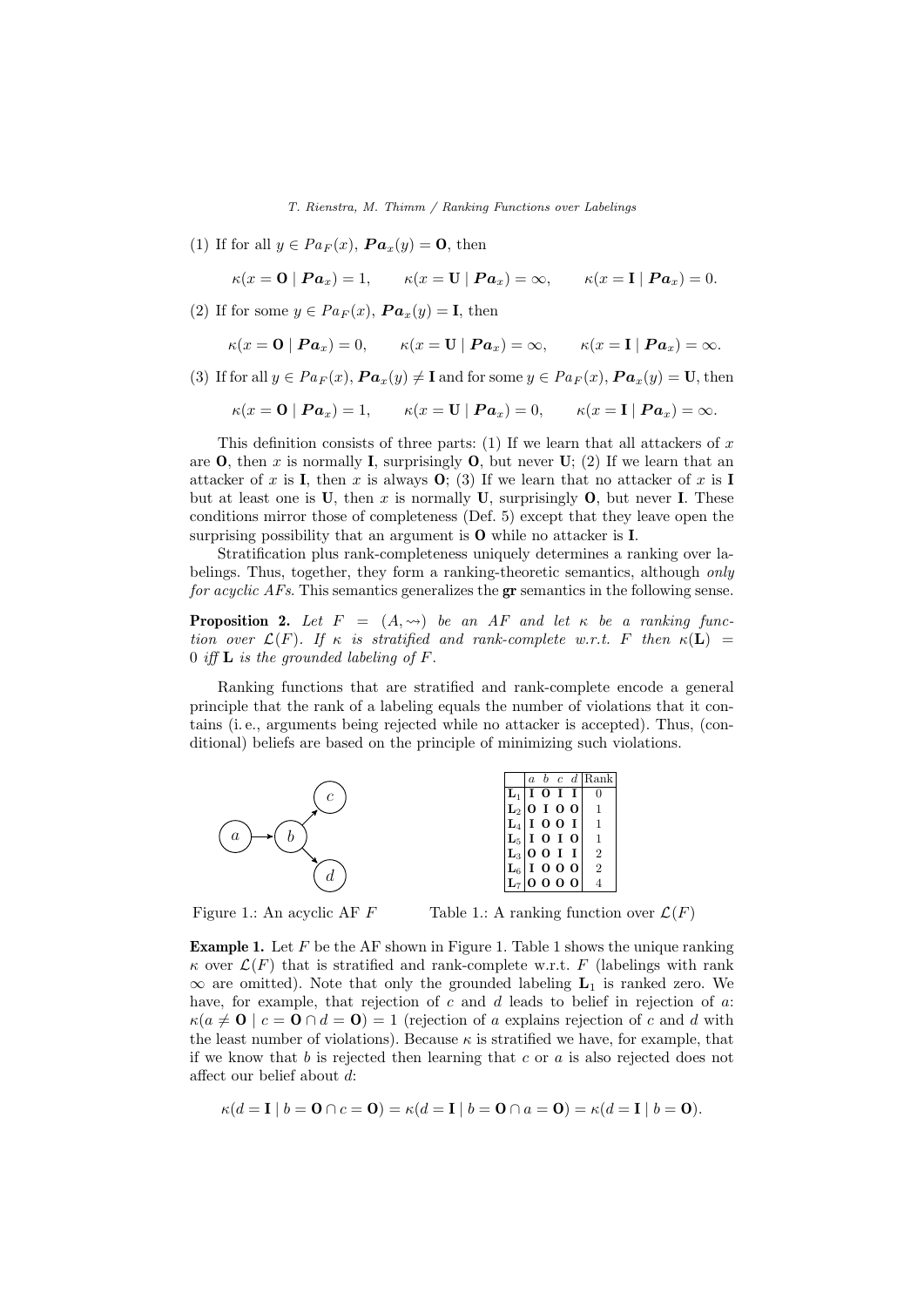# 3.2. SCC Stratified Rankings over Labelings

We now introduce the notion of SCC stratification as a generalisation of stratification that enables us to deal with general (i.e., possibly cyclic) AFs. To motivate it we first discuss the SCC decomposability property known from abstract argumentation. This property is what Baroni et al. [3] call full decomposability  $w.r.t.$  SCC partitioning. Here we simplify their definition somewhat. A semantics σ is said to be SCC decomposable if the σ labelings of an AF F can be computed seperately for each  $SCC S$  given the labelings of the outparents of  $S$ :

**Definition 11.** A local function  $\mathbb{L}$  is a function that assigns to each AF  $F = (A, \rightarrow)$ , each source set I of F, and each labeling  $\mathbf{L}_I \in \mathcal{L}(I)$ , a set  $\mathbb{L}(F, I, \mathbf{L}_I) \subseteq \mathcal{L}(A \setminus I)$ . A semantics  $\sigma$  is *SCC decomposable* iff there exists a local function  $\mathbb{L}$  such that, for each AF  $F = (A, \leadsto)$  and each  $\mathbf{L} \in \mathcal{L}(A)$ ,

$$
\mathbf{L} \in \mathcal{L}_{\sigma}(F) \text{ iff } \forall S \in \text{SCC}(F), \mathbf{L} \downarrow S \in \mathbb{L}(F \downarrow C_F(S), \, OP_F(S), \mathbf{L} \downarrow OP_F(S)). \tag{2}
$$

Of the semantics we consider, only semi-stable fails SCC decomposability [3].

Proposition 3. The co, pr and gr semantics are SCC decomposable but the ss semantics is not.

We can similarly require, of a ranking function over labelings of  $F$ , that it can be decomposed into the sum of conditional ranks corresponding to each SCC S of  $F$  given the outparents of  $S$ . This is what we call SCC stratification. Formally:

**Definition 12.** Let F be an AF. A ranking function  $\kappa$  over  $\mathcal{L}(F)$  is *SCC stratified* w.r.t. F iff, for each  $\mathbf{L} \in \mathcal{L}(A)$ ,

$$
\kappa(\mathbf{L}) = \sum_{S \in \text{SCC}(F)} \kappa(\mathbf{L} \downarrow S \mid \mathbf{L} \downarrow OP_F(S)). \tag{3}
$$

SCC stratification implies that each SCC S is independent of its nondescendant given its outparents and reduces to stratification in the acyclic case.

**Proposition 4.** If  $\kappa$  is SCC stratified w.r.t. F then, for all  $S \in SCC(F)$  and all valuations S of S,  $OP_S$  of  $OP_F(S)$ , and  $ND_S$  of  $ND_F(S)$  that agree on the values assigned to  $OP_F(S)^2$ , we have

$$
\kappa(\mathbf{S} \mid \mathbf{N} \mathbf{D}_S) = \kappa(\mathbf{S} \mid \mathbf{O} \mathbf{P}_S) \text{ whenever } \kappa(\mathbf{N} \mathbf{D}_S) < \infty. \tag{4}
$$

**Proposition 5.** Let F be an AF and  $\kappa$  a ranking function over  $\mathcal{L}(F)$ . If F is acyclic then  $\kappa$  is SCC stratified w.r.t. F iff  $\kappa$  is stratified w.r.t. F.

We believe that, in the presence of cycles, SCC stratification adequately captures the (in)dependence relationships between (sets of) arguments that should hold for a ranking function over labelings. After presenting a constructive definition of a family of ranking-theoretic semantics, we will establish, in section 5, the conditions under which these semantics yield SCC stratified rankings.

<sup>&</sup>lt;sup>2</sup>Note that for each SCC S we have  $OP_F(S) \subseteq ND_F(S)$ .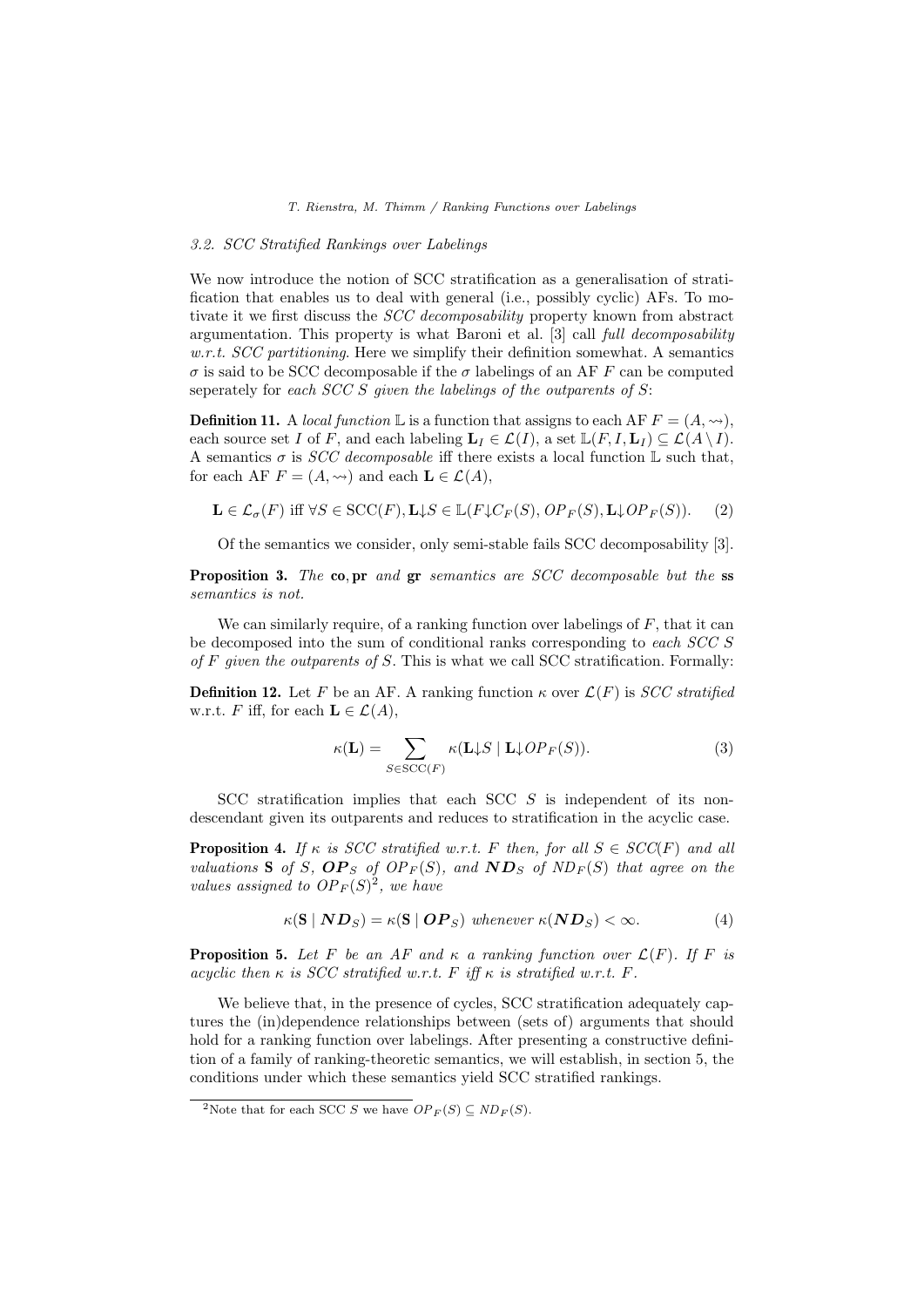# 4. The  $\sigma^*$  Ranking-Theoretic Semantics

We now define the general notion of a *ranking-theoretic semantics*, which associates each AF F with a ranking function over  $\mathcal{L}(F)$ .

**Definition 13.** A ranking-theoretic semantics  $\rho$  maps each AF  $F = (A, \leadsto)$  to a ranking function over  $\mathcal{L}(A)$  denoted by  $K_{\rho}(F)$ .

Here we propose a family of ranking-theoretic semantics based on a scheme that turns any semantics  $\sigma$  into a ranking-theoretic semantics denoted by  $\sigma^*$ . First a definition. We say that a set of arguments  $B \sigma$ -enforces a labeling **L** (written  $(F, B, \sigma) \to \mathbf{L}$  if adding a new argument attacking the members of B turns L into a  $\sigma$  labeling. This is a special case of enforcement [6]. We assume that there is a unique argument (denoted  $Q$ ) playing the role of the added attacker.

**Definition 14.** Let  $F = (A, \leadsto)$  be an AF. Give a set  $B \subseteq A$  we denote by  $F \triangleright B$ the AF  $(A \cup \{Q\}, \rightsquigarrow \cup \{(Q, x) \mid x \in B\})$ . Given a semantics  $\sigma$ , we say that B  $\sigma$ -enforces a labeling **L** (written  $((A, \leadsto), B, \sigma) \to \mathbf{L}$ ) iff  $\mathbf{L} \in \mathcal{L}_{\sigma}(F \triangleright B) \downarrow A$ .

The  $\sigma^*$  semantics assigns to each labeling a rank that equals the size of a cardinality-wise minimal set that  $\sigma$ -enforces **L**. Thus, the rank of a labeling is the minimal number of arguments we need to attack to turn it into a  $\sigma$  labeling.

**Definition 15.** Let  $\sigma$  be a semantics. Let  $F = (A, \leadsto)$  be an AF. The rankingtheoretic semantics  $\sigma^*$  of F is defined by

$$
K_{\sigma^*}(F)(\mathbf{L}) = min(\{|B| \mid B \subseteq A, ((A, \leadsto), B, \sigma) \to \mathbf{L}\} \cup \{\infty\}).
$$

The  $\sigma^*$  semantics generalizes the  $\sigma$  semantics in the sense that  $K_{\sigma^*}(F)(\mathbf{L}) =$ 0 iff  $\mathbf{L} \in \mathcal{L}_{\sigma}(F)$ . Furthermore, in the acyclic case, the  $gr^*$  semantics (as well as the co<sup>∗</sup> , pr<sup>∗</sup> and ss<sup>∗</sup> semantics, which all coincide in this case) is completely characterized by stratification plus rank-completeness.

**Theorem 1.** Let  $F = (A, \leadsto)$  be an acyclic AF and let  $\kappa$  be a ranking function over  $\mathcal{L}(F)$ . If  $\kappa$  is stratified and rank-complete w.r.t. F then  $\kappa = K_{\text{gr}}(F)$ .

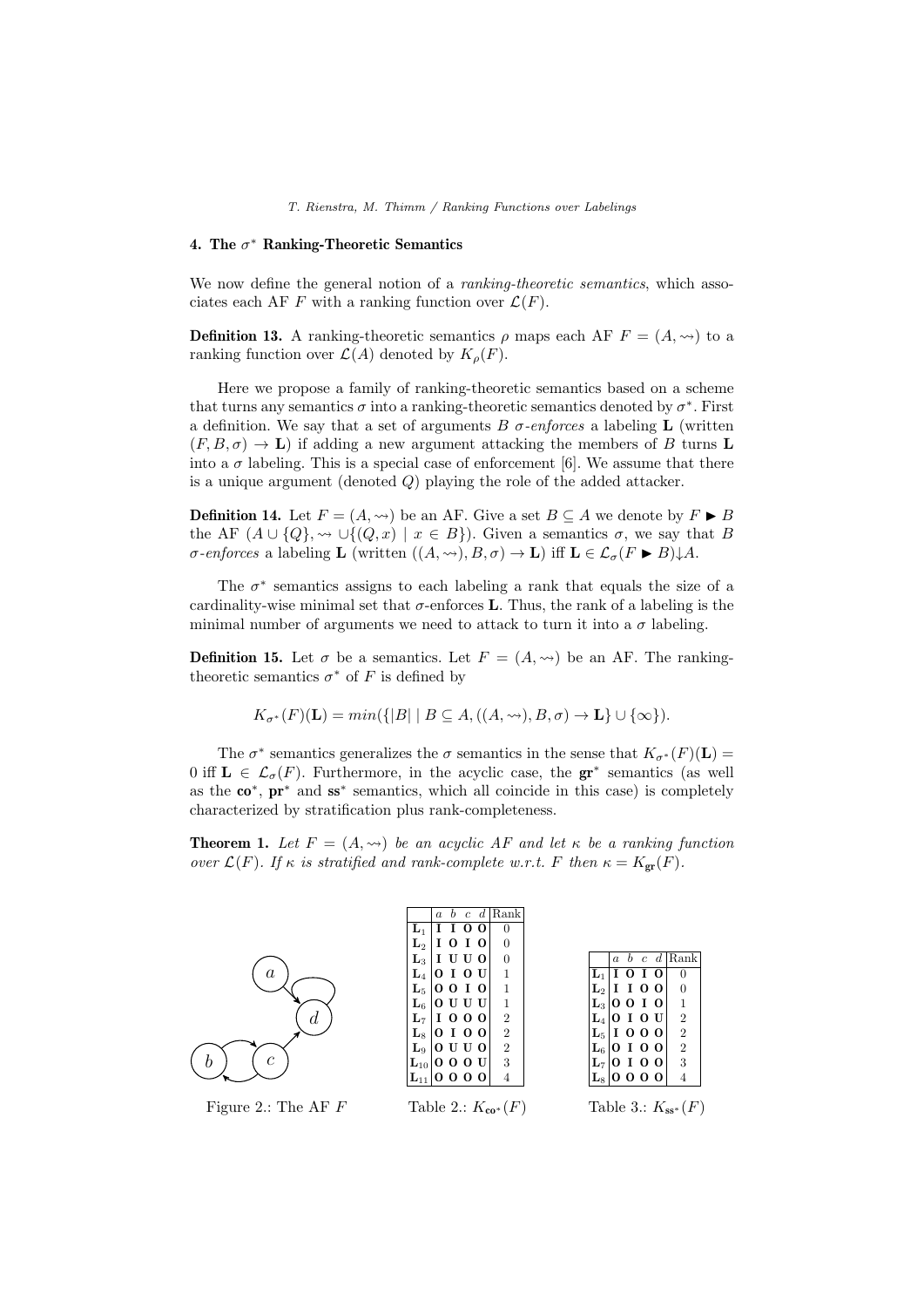**Example 2.** Let F be the AF shown in Figure 2. Table 2 shows the ranking  $K_{\mathbf{co}^*}(F)$ (labelings with rank  $\infty$  are omitted). To illustrate, this ranking encodes that, if we learn that a and c are rejected, we believe that d is undecided:  $K_{\mathbf{co}^*}(F)(d\neq 0)$  $U \mid a = 0 \cap c = 0$  > 0. On the other hand, learning the status of a does not affect beliefs about b and c. That is, for all  $l_a, l_b, l_c \in \{\mathbf{I}, \mathbf{O}, \mathbf{U}\}\)$  we have

$$
K_{\mathbf{co}^*}(F)(b = l_b \cap c = l_c \mid a = l_a) = K_{\mathbf{co}^*}(F)(b = l_b \cap c = l_c).
$$

# 5. SCC Stratification and the  $\sigma^*$  Semantics

Does the  $\sigma^*$  semantics produce SCC stratified ranking functions? The answer is yes, provided that  $\sigma$  is SCC decomposable.

**Theorem 2.** If a semantics  $\sigma$  satisfies SCC decomposability then for each AF F,  $K_{\sigma^*}(F)$  is SCC stratified w.r.t. F.

If  $\sigma$  does not satisfy SCC decomposability, then  $\sigma^*$  may produce ranking functions that are not SCC stratified. This is demonstrated by the following example, which is based on the non-SCC-decomposable semi-stable semantics.

**Example 3.** Table 3 shows the ranking  $K_{ss^*}(F)$  for F shown in Figure 2 (labelings with rank  $\infty$  are omitted). The SCC {b, c} has non-descendant a and no outparents. If  $K_{ss^*}(F)$  were SCC-stratified w.r.t. F then Proposition 4 would imply

$$
K_{ss^*}(F)(b=I \cap c=0 \mid a=0) = K_{ss^*}(F)(b=I \cap c=0).
$$

In words: b and c are independent of a. But this is false, because we have

$$
K_{ss^*}(F)(b = I \cap c = 0 | a = 0) = 1
$$
 and  $K_{ss^*}(F)(b = I \cap c = 0) = 0$ .

Thus,  $K_{ss^*}(F)$  is not SCC stratified. A more direct way to verify this is to check condition (3), which implies that

$$
K_{ss^*}(F)(\mathbf{L}_4) = K_{ss^*}(F)(a = \mathbf{0}) + K_{ss^*}(F)(b = \mathbf{I} \cap c = \mathbf{0}) + K_{ss^*}(F)(d = \mathbf{U} \mid a = \mathbf{0} \cap c = \mathbf{0})
$$
  
= 1 + 0 + 0 = 1.

This is false, as shown in Table 3. Intuitively, the failure of SCC stratification here is due to the fact that, if we reject  $a$ , we must accept  $c$  to prevent  $d$  from becoming undecided, which changes our initial belief in  $b = I \cap c = 0$ .

### 6. Rankings Over Arguments

Our approach, which is based on ranking labelings, can be seen as an alternative to recent developments based on rankings over arguments [10,1,2,7,12]. In these rankings arguments are ordered from "least acceptable" to "most acceptable" (we limit our attention here to total preorders). A ranking over labelings can, however, be turned into a ranking over arguments in a straightforward way.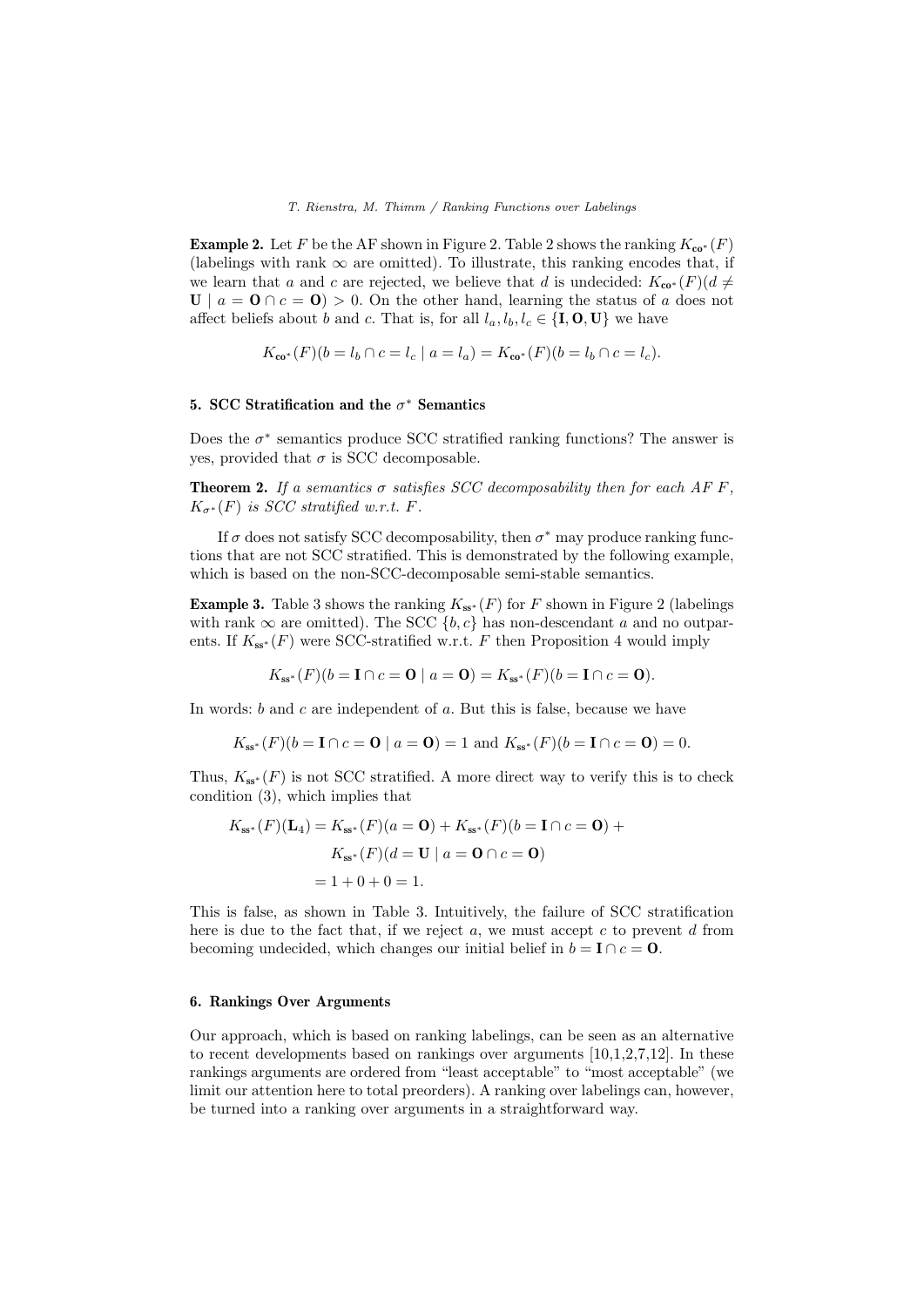**Definition 16.** Let  $\sigma$  be a semantics and  $F = (A, \leadsto)$  an AF. Define the preorder  $\preceq_F^{\sigma^*} \subseteq A \times A$  via  $a \preceq_F^{\sigma^*} b$  iff  $K_{\sigma^*}(F)(a = \mathbf{I}) \leq K_{\sigma^*}(F)(b = \mathbf{I}).$ 

In other words,  $a \preceq^{\sigma^*}_{F} b$  ("a is at least as acceptable as b") if the marginal rank of the event that a is accepted is less or equal than the marginal rank of the event that b is accepted. How does  $\preceq_F^{\sigma^*}$  compare to other proposals? Let us recall a number of rationality postulates that have been proposed and that capture various intuitions behind ranked acceptability [7]. We leave a more in-depth study to future work and consider only four rather simple ones.

Let  $\preceq_F$  be some ranking over the arguments of F. Two AFs  $F = (A, \leadsto)$  and  $F' = (A', \leadsto')$  are *isomorphic* (written  $F \equiv F'$ ) if there is a bijective function  $\gamma: A \to A'$  such that  $a \leadsto b$  iff  $\gamma(a) \leadsto' \gamma(b)$  for all  $a, b \in A$  ( $\gamma$  is then called an isomorphism). The first postulate, called abstraction, states that names of arguments play no role in assigning ranks.

**Abstraction** For every pair  $F = (A, \rightarrow)$ ,  $F' = (A', \rightarrow')$  of isomorphic frameworks and every isomorphism  $\gamma : A \to A'$ , for all  $a, b \in A$ ,  $a \preceq_F b$  iff  $\gamma(a) \preceq_{F'} \gamma(b)$ .

A connected component of F is a maximal subgraph  $F' = (A', \leadsto')$  of F such that every pair  $a, b \in A'$  is connected through a path while *ignoring edge* directions. Let  $cc(F)$  be the set of all connected components of F. Independence states that the evaluation of each connected component is independent.

**Independence** For every  $F = (A, \leadsto)$  and  $F' = (A', \leadsto') \in cc(F)$ , for all  $a, b \in A'$ ,  $a \preceq_{F'} b$  iff  $a \preceq_F b$ .

Void precedence states that unattacked arguments are ranked higher than others.

- Void precedence For every  $F = (A, \leadsto)$ , for all  $a, b \in A$ , if a is not attacked and b is attacked then  $b \npreceq_F a$ .
- Self-contradiction says that self-attacking arguments are ranked lower than others.
- **Self-contradiction** For every  $F = (A, \leadsto)$ , for all  $a, b \in A$ , if  $b \leadsto b$  and not  $a \leadsto a$ then  $a \preceq_F b$  and  $b \npreceq_F a$ .

It turns out that our semantics satisfies three of these four postulates.

**Proposition 6.** Let  $\sigma \in \{\textbf{co}, \textbf{gr}, \textbf{pr}, \textbf{ss}\}\$  and  $F = (A, \leadsto)$  an AF. The ranking  $\preceq_F^{\sigma^*}$ satisfies abstraction, independence, and self-contradiction.

To see why  $\preceq^{\sigma^*}_F$  does not satisfy void precedence, consider an AF with arguments a, b, c where a attacks b and b attacks c. We then have  $a \preceq_F^{\sigma^*} c$  and  $c \preceq_F^{\sigma^*} a$ for all semantics  $\sigma$ .

## 7. Related Work

Addressing belief revision in argumentation is often done, following the AGM approach, using orderings over extensions or labelings [8,11,13,19]. Our approach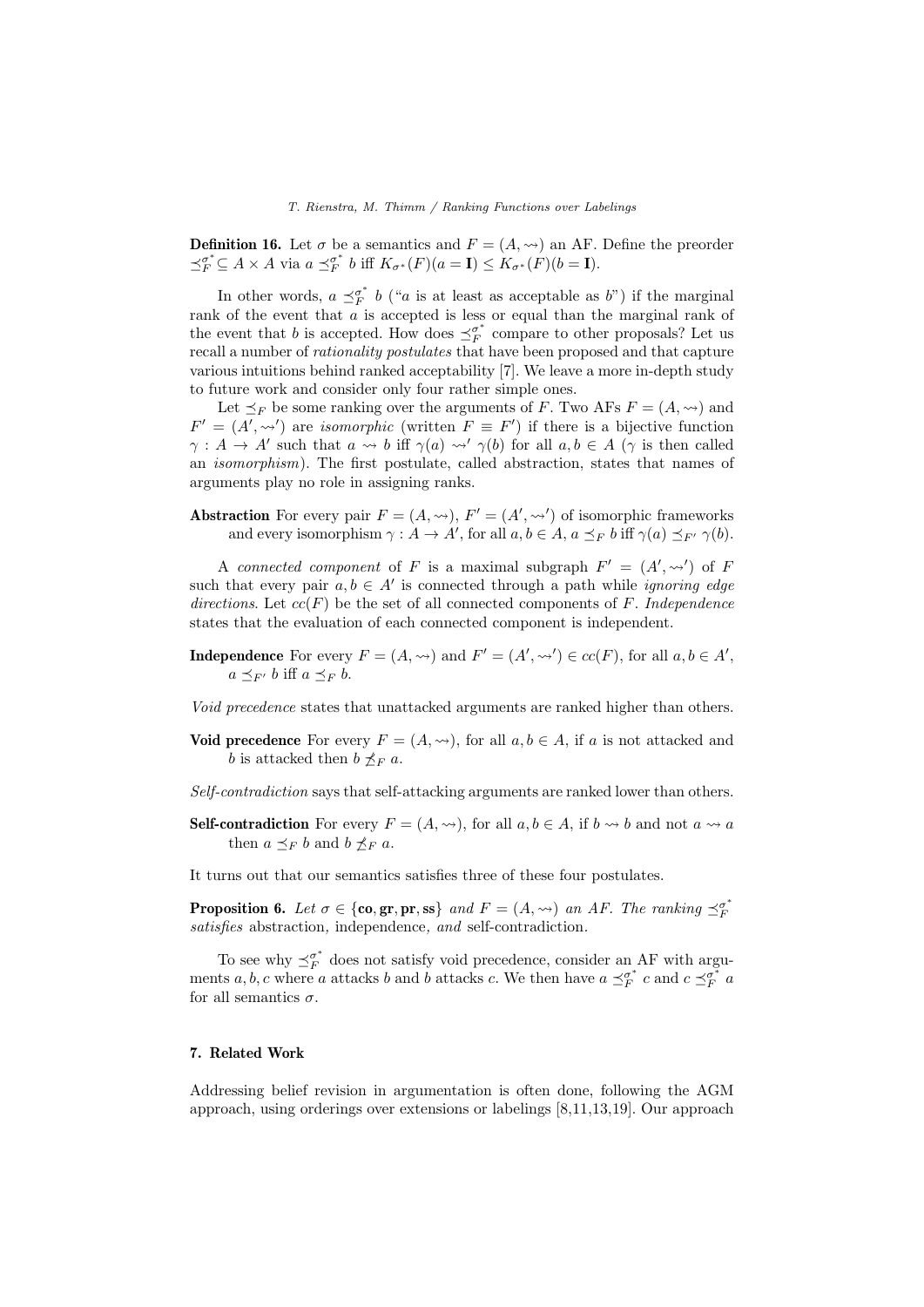fits into this line of work, as it also provides an account of revision in argumentation based on orderings. The notion of SCC stratification is novel in this context, although the conditional directionality principle studied in [19] is related.

Other work in which ranking functions are applied in the context of argumentation includes a ranking-based semantics for defeasible logic programming [17] and an approach to structured argumentation using conditionals which induce rankings [25]. In [21], stratified labelings are introduced as a new semantics for abstract argumentation that directly correlate to ranking functions. However, this approach is based on rankings over arguments rather than labelings.

Various approaches to combining Bayesian networks and argumentation have been considered. Most of these (e.g., [22,23,24]) are based on extracting structured arguments and attacks from Bayesian network, which is quite different from what we do. An exception is [15], which deals with translating Bayesian networks into a general kind of numerical AFs, but leaves handling of cycles to future work.

# 8. Conclusion

We studied ranking functions over labelings as a generalization of regular labelingbased semantics. We demonstrated that, in this setting, AFs can be interpreted similarly to ranking networks. In particular, the SCC stratification property, which is related to SCC decomposability, generalizes the notion of stratification in the presence of cycles. Finally, rankings over labelings induce rankings over arguments in a natural way and we made some initial steps in comparing these induced rankings to established approaches in this direction [12].

As for future work we plan a broader study of different types of rankingtheoretic semantics, as well as a more detailed look at the relationship between rankings over labelings and over arguments. Another possibility is to apply the ideas presented here in a probabilistic setting, in which we consider probability distributions over labelings and interpret AFs like Bayesian networks.

Acknowledgements The research reported here was partially supported by the Deutsche Forschungsgemeinschaft (grant KE 1686/3-1).

# References

- [1] Leila Amgoud and Jonathan Ben-Naim. Ranking-based semantics for argumentation frameworks. In Weiru Liu, V S Subrahmanian, and Jef Wijsen, editors, Proceedings of the 7th International Conference on Scalable Uncertainty Management (SUM 2013), volume 8078 of Lecture Notes In Artificial Intelligence, Washington, DC, USA, September 2013.
- [2] Leila Amgoud, Jonathan Ben-Naim, Dragan Doder, and Srdjan Vesic. Ranking arguments with compensation-based semantics. In Principles of Knowledge Representation and Reasoning: Proceedings of the Fifteenth International Conference, KR 2016, Cape Town, South Africa, April 25-29, 2016., pages 12–21, 2016.
- [3] Pietro Baroni, Guido Boella, Federico Cerutti, Massimiliano Giacomin, Leendert van der Torre, and Serena Villata. On the input/output behavior of argumentation frameworks. Artificial Intelligence, 217:144–197, 2014.
- [4] Pietro Baroni and Massimiliano Giacomin. On principle-based evaluation of extensionbased argumentation semantics. Artificial Intelligence, 171(10-15):675–700, 2007.